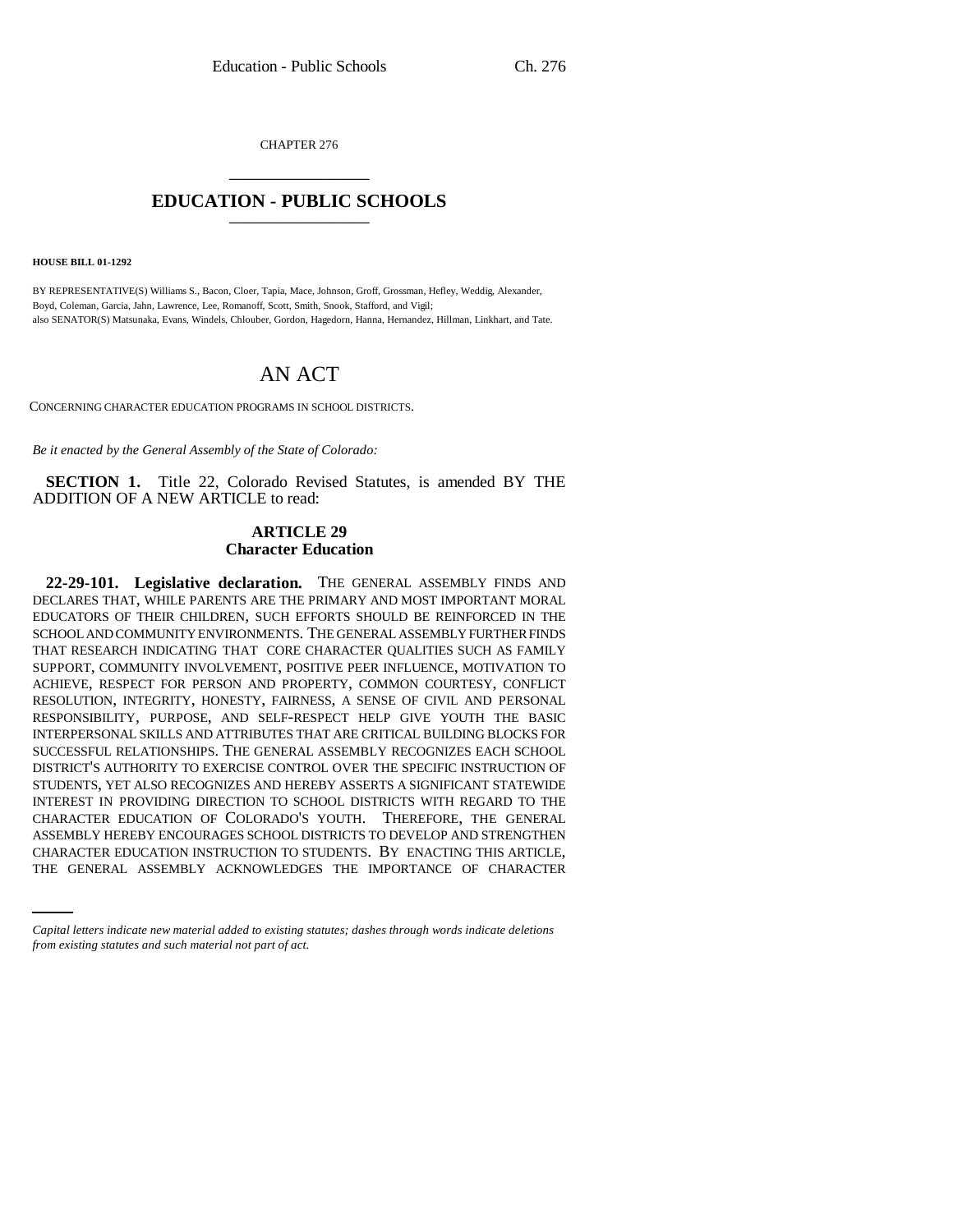DEVELOPMENT AND ENCOURAGES SCHOOL DISTRICTS, PARENTS, AND COMMUNITIES TO WORK TOGETHER TO PREPARE YOUTH FOR POSITIVE RELATIONSHIPS IN TODAY'S SOCIETY.

**22-29-102. Definitions.** AS USED IN THIS ARTICLE, UNLESS THE CONTEXT OTHERWISE REQUIRES:

(1) "BOARD OF COOPERATIVE SERVICES" SHALL HAVE THE SAME MEANING AS PROVIDED IN SECTION 22-5-103 (2).

(2) "DEPARTMENT" MEANS THE STATE DEPARTMENT OF EDUCATION CREATED PURSUANT TO SECTION 24-1-115, C.R.S.

(3) "SCHOOL DISTRICT" MEANS ANY SCHOOL DISTRICT ORGANIZED AND EXISTING PURSUANT TO LAW, BUT DOES NOT INCLUDE A JUNIOR COLLEGE DISTRICT.

(4) "STATE BOARD" MEANS THE STATE BOARD OF EDUCATION CREATED PURSUANT TO SECTION 1 OF ARTICLE IX OF THE STATE CONSTITUTION.

**22-29-103. Character education - development - resource.** (1) EACH SCHOOL DISTRICT, EITHER INDIVIDUALLY OR THROUGH A BOARD OF COOPERATIVE SERVICES, IS STRONGLY ENCOURAGED TO ESTABLISH A CHARACTER EDUCATION PROGRAM DESIGNED TO HELP STUDENTS CULTIVATE HONESTY, RESPECT, RESPONSIBILITY, COURTESY, RESPECT FOR AND COMPLIANCE WITH THE LAW, INTEGRITY, RESPECT FOR PARENTS, HOME, AND COMMUNITY, AND THE DIGNITY AND NECESSITY OF A STRONG WORK ETHIC, CONFLICT RESOLUTION, AND OTHER SKILLS, HABITS, AND QUALITIES OF CHARACTER THAT WILL PROMOTE AN UPRIGHT, MORAL, AND DESIRABLE CITIZENRY AND BETTER PREPARE STUDENTS TO BECOME POSITIVE CONTRIBUTORS TO SOCIETY. THE PROGRAM MAY INCLUDE INFORMATION CONCERNING THIS COUNTRY'S FOUNDING DOCUMENTS AND CONCERNING RELIGION IN AMERICAN HISTORY. SUCH CHARACTER EDUCATION PROGRAM SHOULD BE DESIGNED TO STRESS THE IMPORTANCE THAT EACH TEACHER MODEL AND PROMOTE THE GUIDELINES OF BEHAVIOR ESTABLISHED IN THE CHARACTER EDUCATION PROGRAM FOR YOUTH TO FOLLOW AT ALL TIMES, IN EVERY CLASS.

(2) THE GENERAL ASSEMBLY ENCOURAGES EACH SCHOOL DISTRICT TO WORK WITH PARENTS AND LEGAL GUARDIANS OF STUDENTS ENROLLED IN THE SCHOOL DISTRICT AND THE COMMUNITY IN WHICH THE SCHOOL DISTRICT OPERATES IN THE DEVELOPMENT OF ANY CHARACTER EDUCATION PROGRAM ESTABLISHED PURSUANT TO SUBSECTION (1) OF THIS SECTION.

(3) THE DEPARTMENT MAY COLLECT INFORMATION RELATED TO CHARACTER EDUCATION AND SHALL SERVE AS A CHARACTER EDUCATION RESOURCE FOR ALL INTERESTED PARENTS, SCHOOL DISTRICTS, AND BOARDS OF COOPERATIVE SERVICES.

**22-29-104. Reports - school districts - department.** (1) EACH SCHOOL DISTRICT MAY SUBMIT A REPORT TO THE DEPARTMENT CONCERNING ANY CHARACTER EDUCATION PROGRAM DEVELOPED. SUCH REPORT SHALL INCLUDE SUCH INFORMATION AND DATA AS MAY BE SPECIFIED BY RULE OF THE STATE BOARD AND SHALL BE FILED ON OR BEFORE A DATE SPECIFIED BY RULE OF THE STATE BOARD.